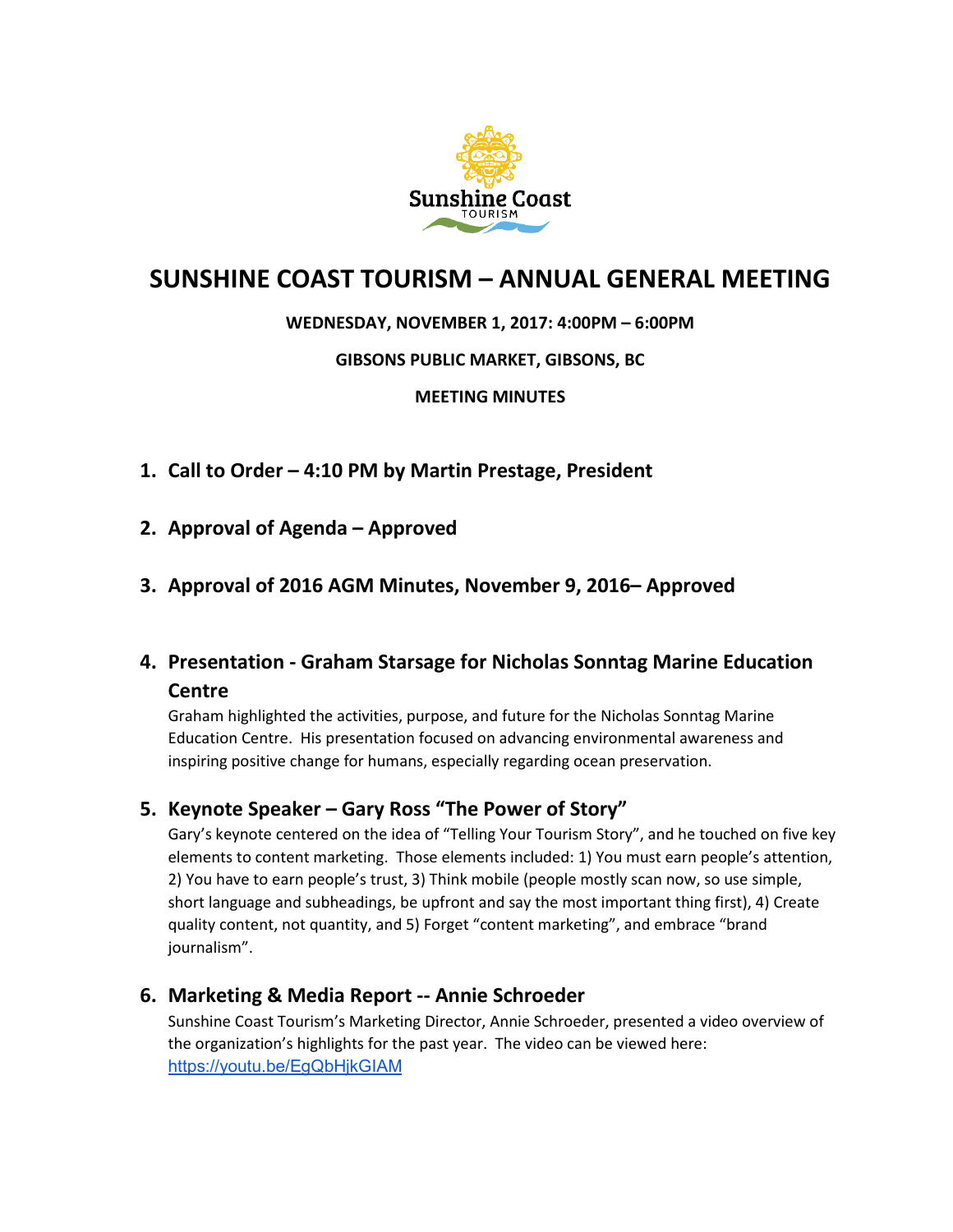Highlights of the report included:

- Launch of the updated brand website, sunshinecoastcanada.com
- Greater level investment in the matched funding program from Destination BC, the Coop Marketing Partnership Program
- Record year for inbound passengers on our local ferries
- Hosted 45 journalists, with over 320 travel articles published about the Sunshine Coast this year
- Continued partner marketing efforts including the BC Ale Trail, Coastal Circle Route, Sea to Sky Mountain Biking

She stressed the importance of collaboration among industry partners and encouraged stakeholders to continue to engage with Sunshine Coast Tourism by becoming a member, promoting shared attractions, hosting media, and tagging #sunshinecoastbc on social media.

# **7. Executive Director Report Paul Kamon**

Executive Director, Paul Kamon, touched on several highlights from 2017, most importantly the Sunshine Coast Destination Development Report. This report was produced in collaboration with Destination BC and partners across the Sunshine Coast and serves as a ten-year road map for the continuing evolution of the Sunshine Coast as a tourism destination. It addresses themes including transportation, labour issues, destination management, tourism business success strategies, the visitor experience, and service quality.

# **8. Treasurer's Report Celia Robben**

Treasurer Celia Robben shared financial reports from our accountant, Alvarez & Co, CGA, for fiscal year 2017, (May 1 2016 - April 30, 2017). The reports showed increased revenue from MRDT, and Destination BC, and a slight increase from local governments. This increased revenue allowed SCT to further invest in Marketing & Media efforts, with \$610,382 spent on these activities, and a total budget of \$708,728 (the difference being spent on overhead, administration, and accounting). It is important to note that a large portion of the Destination BC funding is allocated for the BC Ale Trail campaign, which is a province-wide marketing initiative. Sunshine Coast Tourism is the lead DMO on this project, therefore funds flow through our accounts but are not used solely on promoting the Sunshine Coast.

Celia also explained that because our fiscal year does not align with Destination BC, our largest source of revenue, that the accountant recommended allocating for deferred revenue of \$377,815 to the next fiscal year. This money was received from Destination BC under its co-op program to be spent from April 1, 2017 to March 31, 2018, so it only had one month of overlap with our current fiscal, thus the decision to mark it as deferred revenue for the following fiscal. This shows the members equity at (\$59,552), but, we have \$408,889 as cash and accounts receivable in the bank so we have a very positive financial situation for the organization.

**9. Elections – Board of Directors Martin Prestage Thank you to the following board members completing 2 year terms of service**